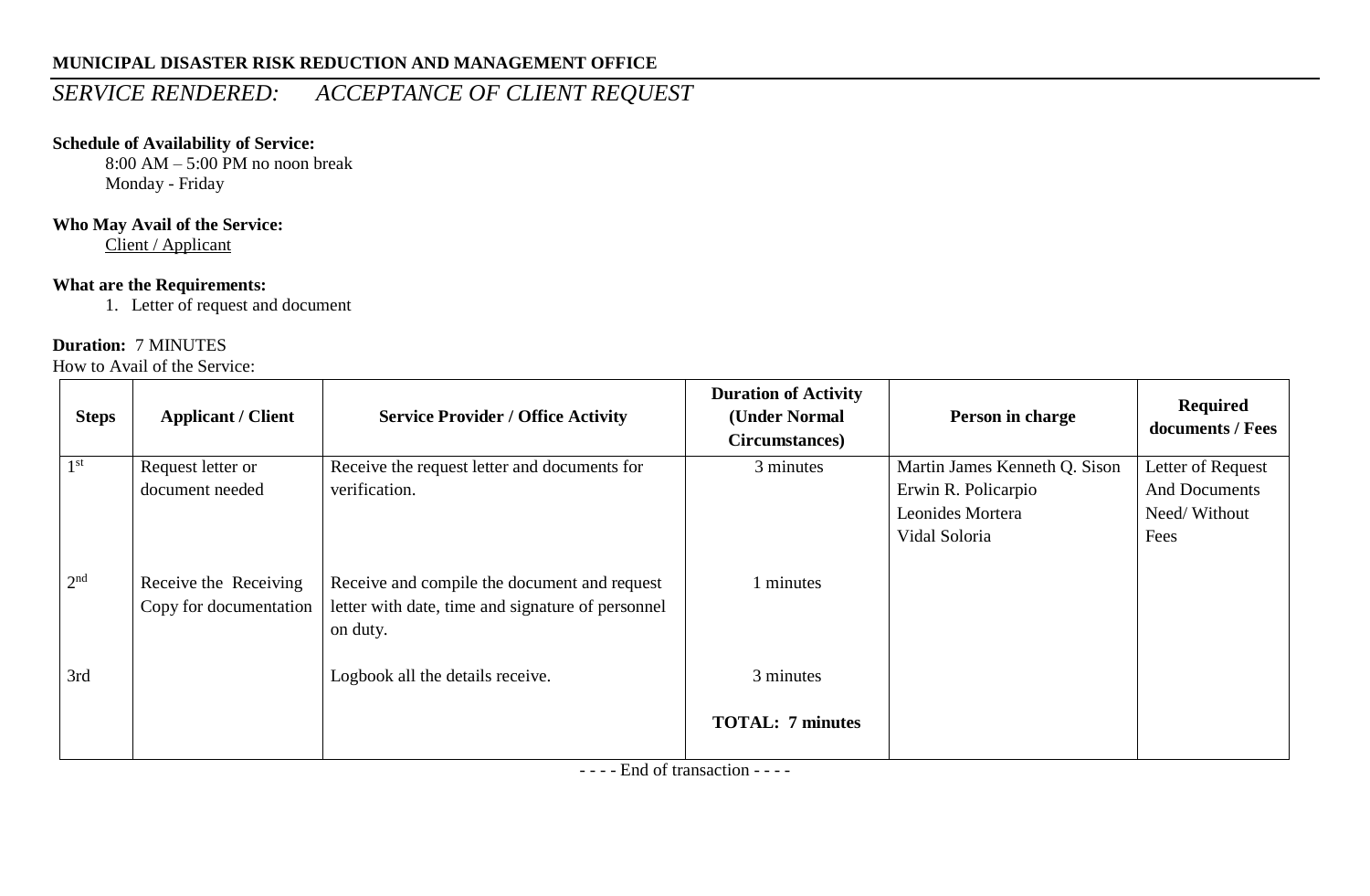## **MUNICIPAL DISASTER RISK REDUCTION AND MANAGEMENT OFFICE**

# *SERVICE RENDERED: Search and Rescue /Retrieval and Emergency Response*

## **Schedule of Availability of Service:**

8:00 AM – 5:00 PM no noon break Monday - Friday

## **Who May Avail of the Service:**

Client / Applicant

#### **What are the Requirements:**

1. document

## **Duration:** 6 MINUTES

How to Avail of the Service:

| <b>Steps</b>    | <b>Applicant / Client</b>                                                                               | <b>Service Provider / Office Activity</b>                                                | <b>Duration of Activity</b><br>(Under Normal<br>Circumstances) | Person in charge                                     | <b>Required</b><br>documents / Fees |
|-----------------|---------------------------------------------------------------------------------------------------------|------------------------------------------------------------------------------------------|----------------------------------------------------------------|------------------------------------------------------|-------------------------------------|
| 1 <sup>st</sup> | Personal or Call the<br>MDRRMC number;                                                                  | Interview the client for all details needed;<br>Time, Date, Location, name of person and | 3 minutes                                                      | Martin James Kenneth Q. Sison<br>Erwin R. Policarpio | Information                         |
|                 | 0917-775-28-91                                                                                          | incident happen.                                                                         |                                                                | Leonides Mortera<br>Vidal Soloria                    |                                     |
| 2 <sup>nd</sup> | <b>Completing all Details</b><br>Needed;<br>Time, Date, Name of<br>Person, Place and<br>Incident Happen | Prepare the equipment needed and dispatch the<br>Emergency Response Team.                | 3 minutes                                                      |                                                      | Information                         |
| 3rd             | Wait the Emergency<br>response Team                                                                     |                                                                                          | <b>TOTAL:</b> 6 minutes                                        |                                                      |                                     |